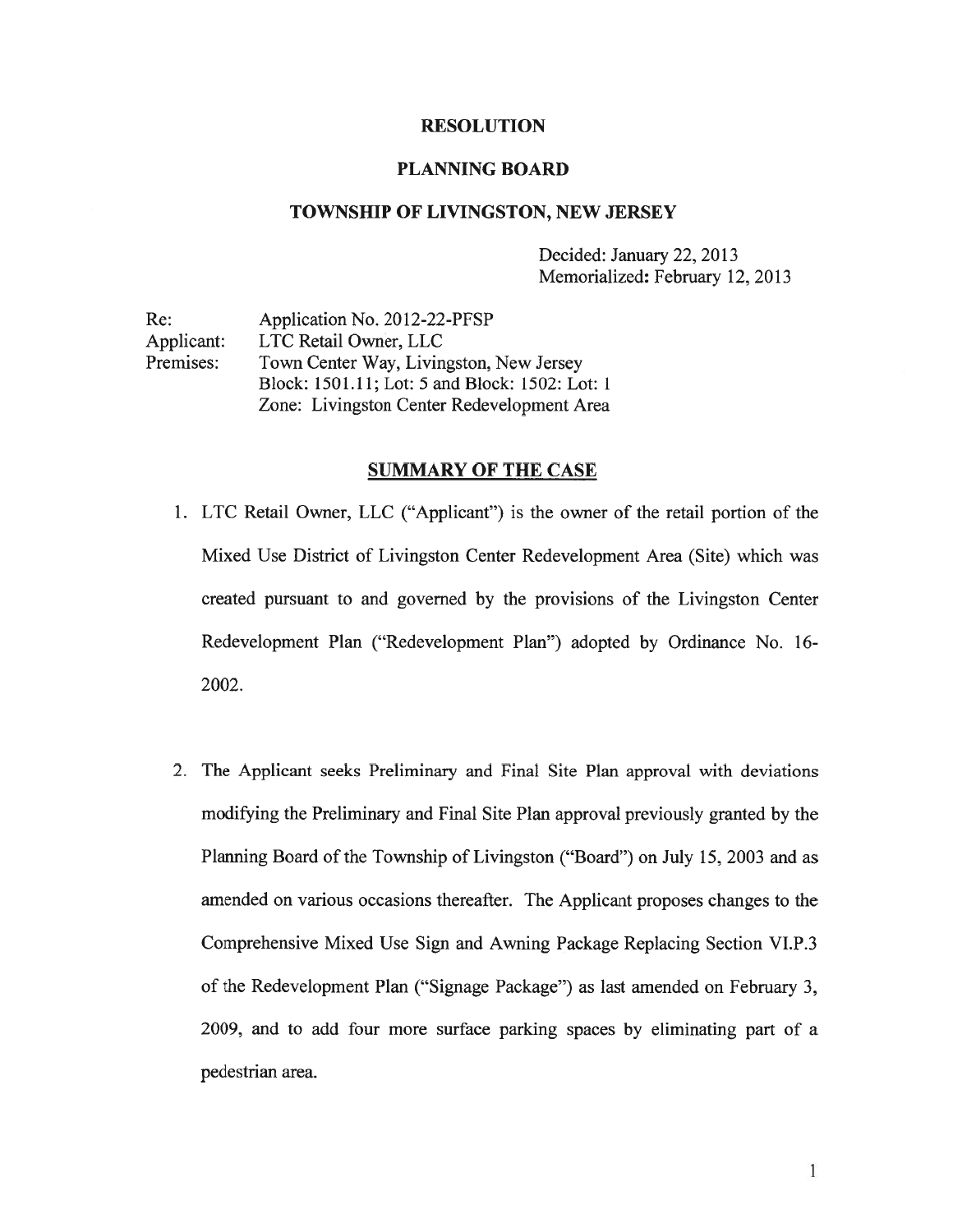- 3. The Applicant was represented by Robert A. Verdibello, Esq. of Connell Foley, LLP.
- 4. The Applicant has complied with all requirements of publication and service of notice, and has submitted proof that there are no taxes due or delinquent with respec<sup>t</sup> to the Site.
- 5. Public hearings were heard before the Board on November 27, 2012, January 8, 2013 and January 22, 2013.
- 6. Testifying on behalf of the Applicant were:

A: Gary Szelc of the firm Casey & Keller, admitted as an exper<sup>t</sup> in engineering and planning;

B: Michael Lanzafama, of the firm Casey & Keller, admitted as an exper<sup>t</sup> in planning and engineering;

C: Robert Persichetti, owner of the firm Effective Sign Works, admitted as an exper<sup>t</sup> in sign design.

- 7. The Signage Package now in force contains certain authorizations never implemented by the Applicant or its predecessor and which authorizations the Applicant now seeks to have removed:
	- a. One monument sign on East Mt. Pleasant Avenue eastward of Building A.

2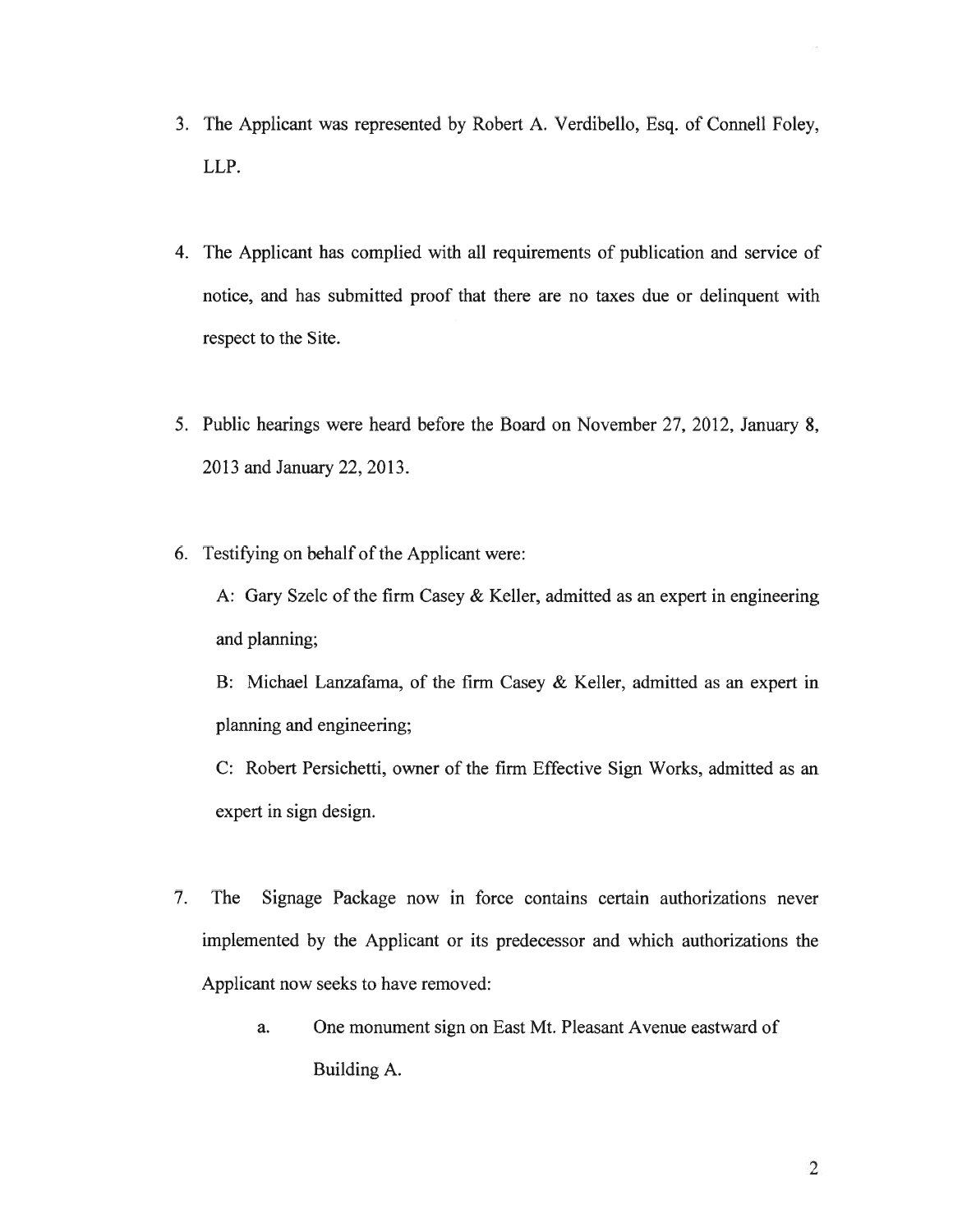- d. One double-sided blade sign on the most-easterly pilaster of the East Mt. Pleasant Avenue façade of Building B.
- c. One double-sided blade sign on the most southerly pilaster of the North Livingston Avenue facade of Building C.
- d. One double-sided blade sign on the most southerly pilaster of the North Livingston Avenue facade of Building D.

In addition, Applicant seeks to remove an existing authorized small monument sign off East Mt. Pleasant Avenue in the center grassy area of the Esplanade.

8. No members of the public appeared either in suppor<sup>t</sup> of or in objection to the Application.

## FINDINGS OF FACT

1. The Applicant proposes to replace par<sup>t</sup> of <sup>a</sup> pedestrian streetscape area, that is in front of Building E, with four new parking spaces to meet the demands of the tenants for additional outdoor parking. Pursuant to the provisions of the Redevelopment Plan, <sup>a</sup> deviation is required for the removal of par<sup>t</sup> of the pedestrian area. The Applicant would also remove certain trees in that area as necessary to create the additional parking spaces. The Applicant agreed to replace or replant all of those removed trees elsewhere on the Site, and to comply with the provisions of Township Code Chapter 306 which require <sup>a</sup> permit for any tree removal when the caliper exceeds 4 inches or the height is in excess of 10 feet.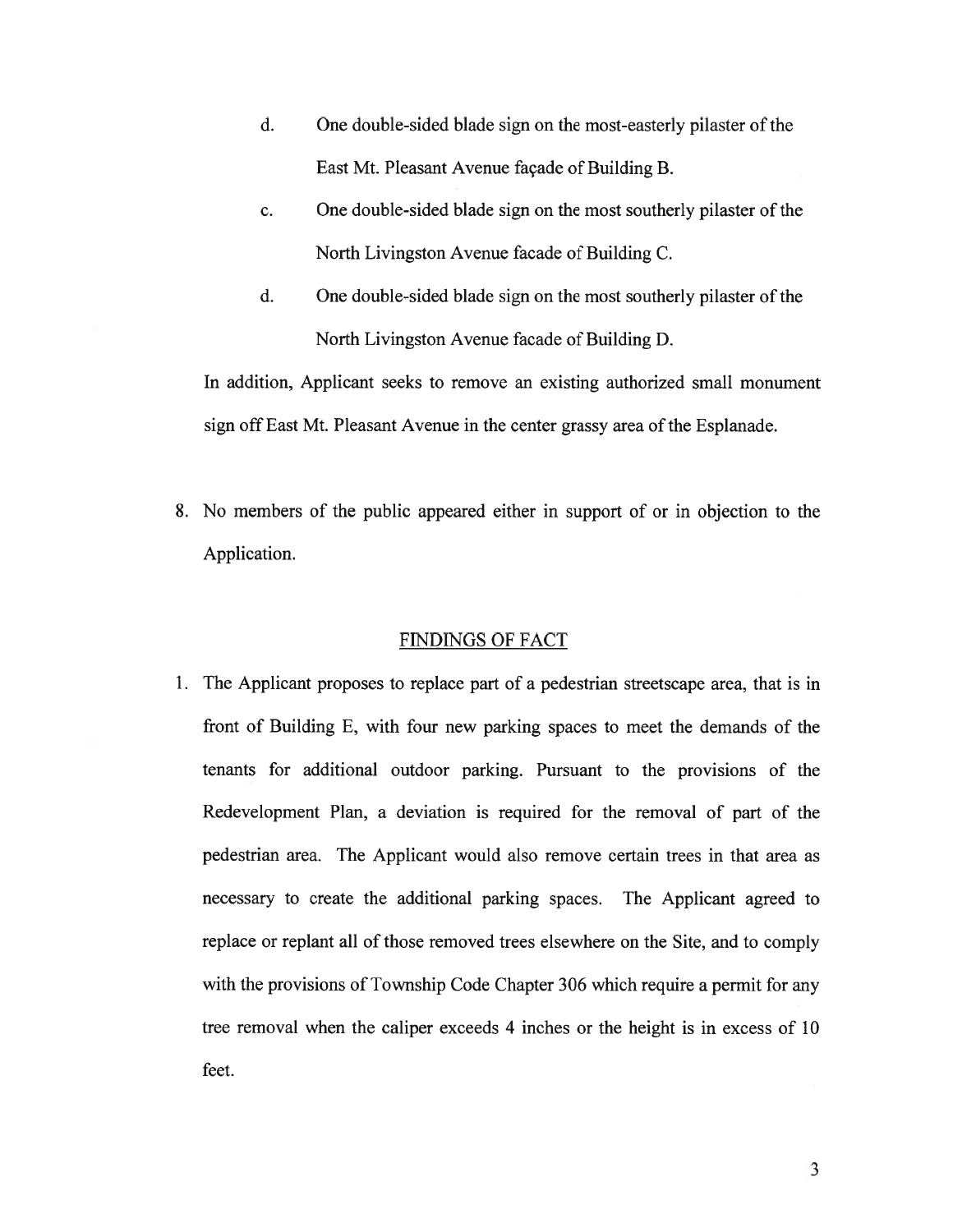- 2. The Applicant presented testimony that the deviation should be granted because of exceptional difficulties or hardship relating to parking adequacy on the Site, that the gran<sup>t</sup> of the deviation would advance the purposes of the Redevelopment Plan, and that the benefits therefrom would outweigh any detriment. The Applicant further presented testimony to establish that the gran<sup>t</sup> of the deviation would not substantially impair the intent and purpose of the Redevelopment Plan since it would encourage additional customer traffic to the commercial portion of Livingston Town Center. Testimony established that short-term customers are reluctant to use the parking garage, and that the additional outdoor parking in closer proximity to the commercial uses will benefit the overall success of the Site.
- 3. The Applicant would add <sup>a</sup> new and larger monument sign at the Esplanade, adjacent to East Mt. Pleasant Avenue. In the course of the hearings, the Applicant amended the location, height and size of that sign with changes set forth in the Site Plan as revised on January 11, 2013, prepared by Casey & Keller. The sign was repositioned 14.4 feet from the face of the curbing on East Mt. Pleasant Avenue to improve lines of sight for motorists exiting the Esplanade. The design of the sign will incorporate features matching the architecture of the Site by using synthetic red brick and stucco elements that will be similar in appearance and color to the existing buildings. The sign would measure 7 feet  $7\& 7/8$  inches in width and <sup>6</sup> feet in height from the base of the sign, and <sup>7</sup> feet 3 inches in overall height from the ground. The sign would be double-sided and provide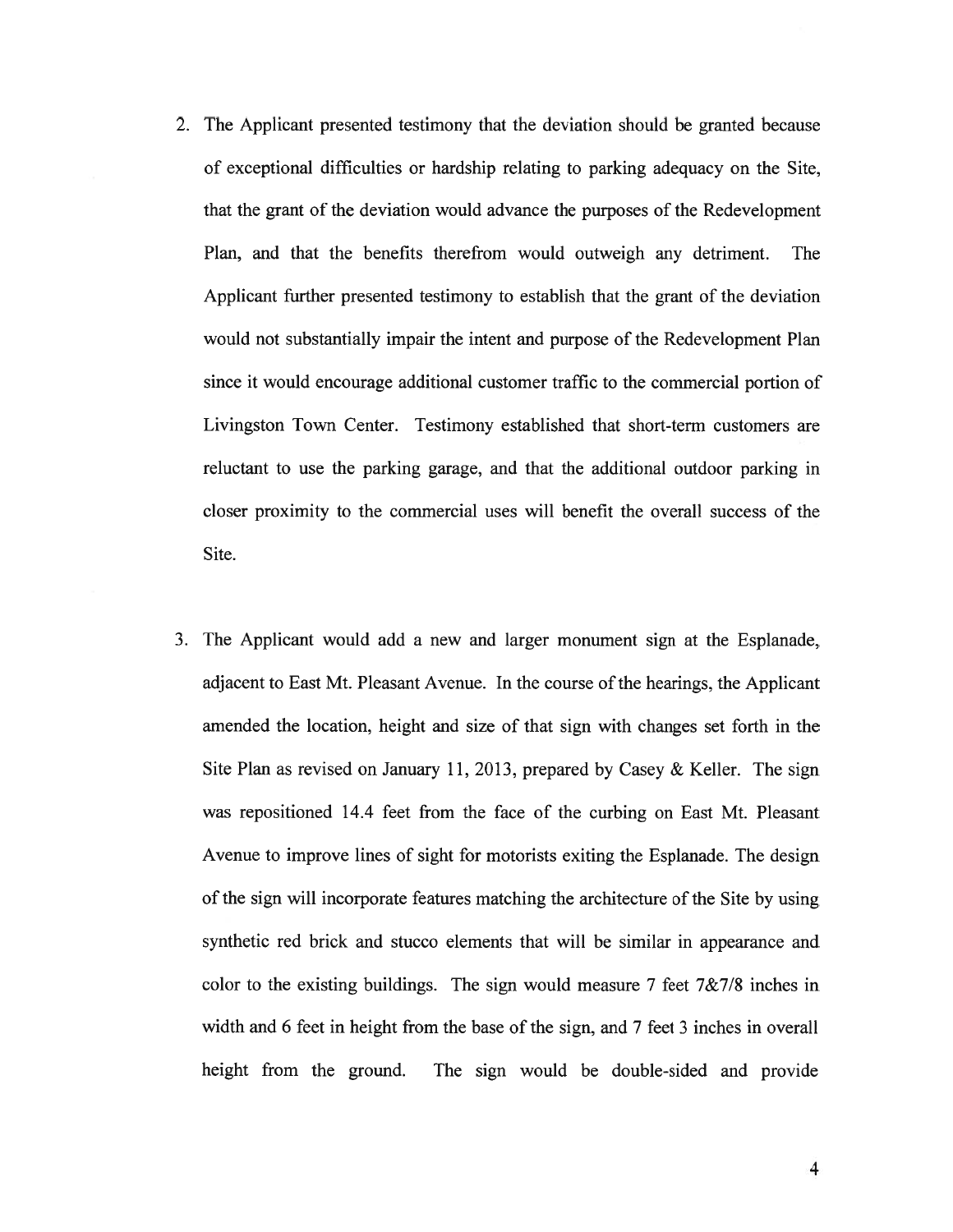identification of up to six commercial tenants on each side. Shielded external ground lights would be provided, and landscaping would be provided at the foot of the sign for esthetic benefits. The testimony of the Applicant established that the location of the monument sign has been set as far back as possible to allow proper visibility to oncoming motorists on East Mt. Pleasant Avenue while also providing an adequate line of sight for motorists exiting the Site.

<sup>4</sup> The Applicant proposed additional changes to the Signage Package which would add two smaller monument signs to be set within the raised planter beds located in Lions Park at the intersection of East Mt. Pleasant Avenue and North Livingston Avenue. Each would be double-sided and identify up to 6 commercial tenants. One would be at <sup>a</sup> right angle to East Mt. Pleasant Avenue and the other at <sup>a</sup> right angle to North Livingston Avenue. Each would be installed 5 feet from the ROW line. The one on the East Mt. Pleasant Avenue frontage would be <sup>4</sup> feet from the retaining wall, approximately 39 feet from Building <sup>B</sup> and approximately <sup>30</sup> feet from the eastern tip of the landscaped area. The other would be approximately 3 feet from the retaining wall, 46 feet from the facade of Building C, and 32 feet from the northern tip of that landscaped area. For each sign, the height over-all would not exceed 4 feet 6 inches. the length over-all would not exceed 7 feet 7&7/8 inches, and the area of text would not be higher than 2 feet 9 inches or longer than 5 feet 5 inches. The dominant materials would be synthetic brick and synthetic stucco that match the adjacent building façade. The signs would be externally lighted by shielded ground lights.

5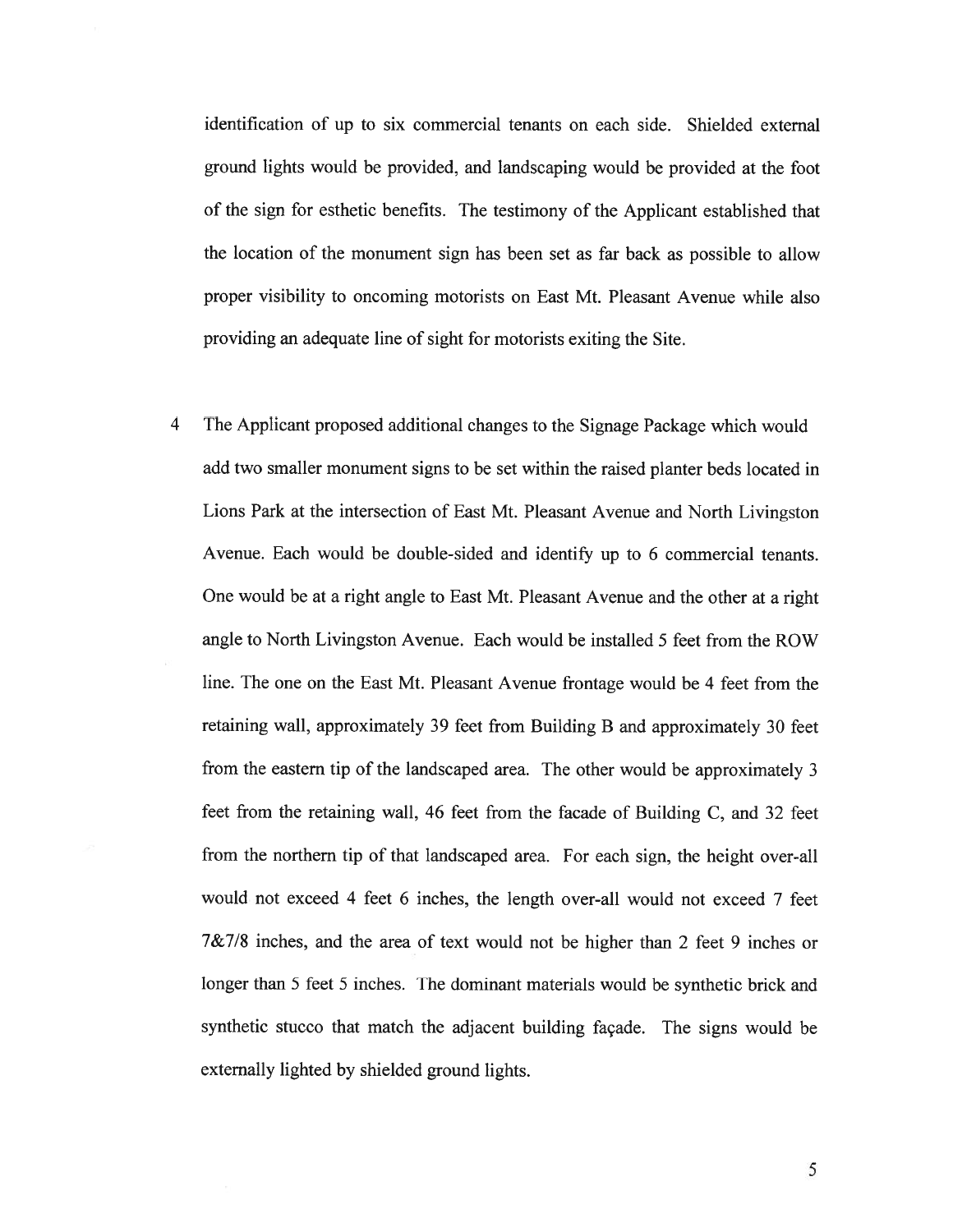- 5. The Applicant also proposes to alter an illuminated double-sided blade sign on the northern-most pilaster of the North Livingston Avenue façade of Building <sup>D</sup> adjacent to the intersection with Carillon Circle. This sign would have <sup>a</sup> change to the presently authorized text so as to identify up to two commercial tenants. A decorative topper with <sup>a</sup> height of 22 inches would be added to include identification of Livingston Town Center.
- 6. Section VI.P.3.d of the Redevelopment Plan permits only two small monument signs, and each may be <sup>a</sup> maximum of 4 feet in length and 3 feet in height. Therefore, deviations are required for each of the three proposed new monument signs. Applicant provided testimony that the monument signs are necessary for identification of retail and restaurant tenants to passing motorists and pedestrians; particularly in respec<sup>t</sup> of tenants who do not have frontages on East Mt. Pleasant Avenue or North Livingston Avenue. Visual recognition of tenants by potential customers, and the ability to attract tenants for presently vacant non-residential units, are essential to the success of the Livingston Town Center. The gran<sup>t</sup> of the deviations would advance the purposes of the Redevelopment Plan, and the benefits would outweigh any detriment. The gran<sup>t</sup> of the deviations would not substantially impair the intent and purpose of the Redevelopment Plan since it would encourage additional customer traffic to the commercial portion of Livingston Town Center.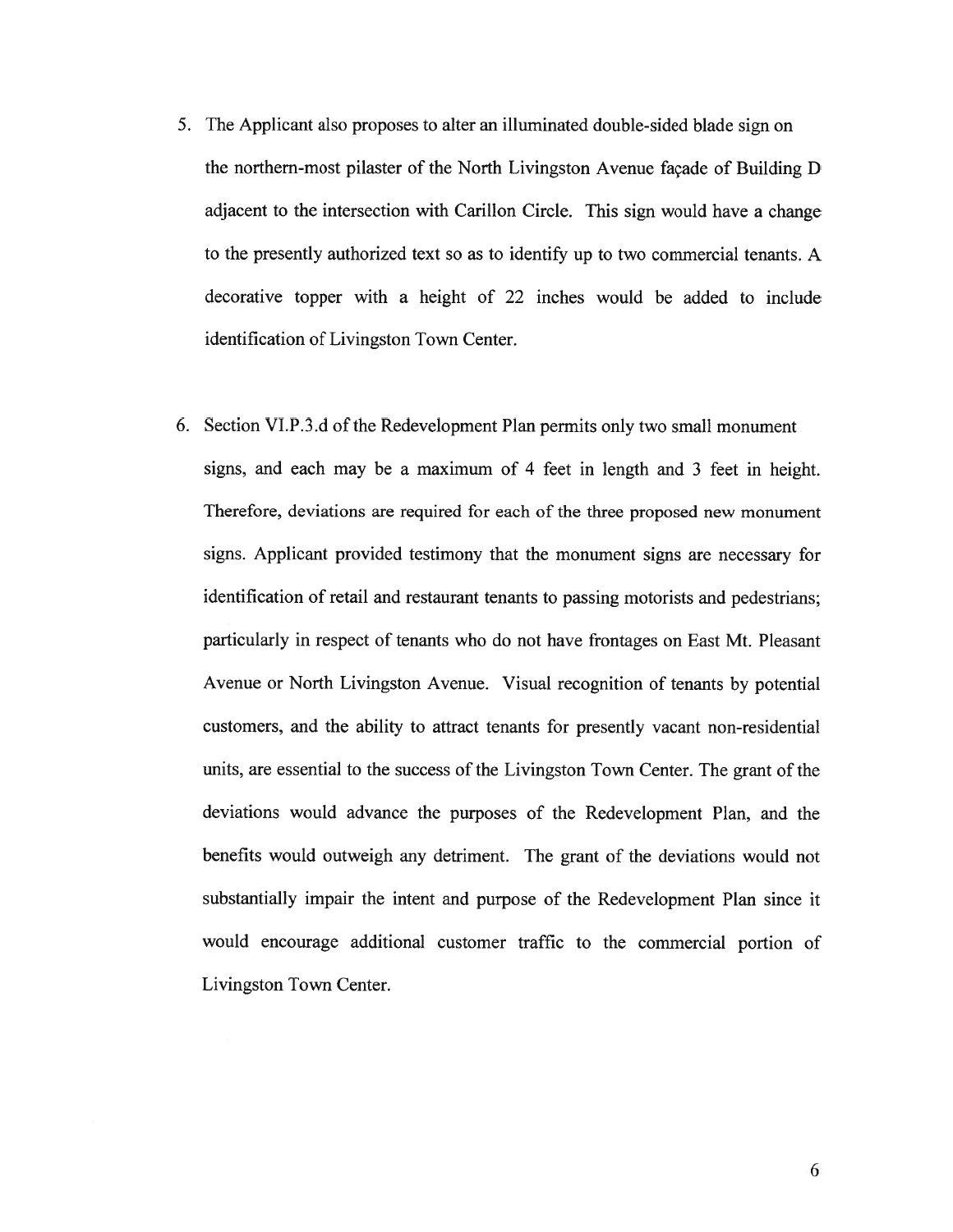7. The Applicant agreed to comply with all requirements of the report, issued by the Township Engineer, dated September 26, 2012 and last revised on January 17, 2013.

# CONCLUSIONS OF THE BOARD

The Board, having duly considered the evidence and testimony presented, and the Application and Site Plan as amended in the course of the hearings, concludes as follows:

- 1. The Board grants <sup>a</sup> deviation from the provisions of the Livingston Center Redevelopment Plan Section IV.E. 1 to permit the removal of <sup>a</sup> portion of the pedestrian area in front of Building <sup>E</sup> to allow the addition of four surface parking spaces. The Board finds that the gran<sup>t</sup> of the deviation addresses and advances the purposes of the Redevelopment Plan, the benefits substantially outweigh any detriments and would not substantially impair the intent and purpose of the Zoning Ordinance or Redevelopment Plan.
- 2. The Board grants deviations from the provisions of Section VI.P.3.d Livingston Center Redevelopment Plan to permit the installation of three monument signs, one in the Esplanade and two in Lions Park; as shown in the Site Plan dated 04- 05-2012 Revision 9 dated 01-11-13. The gran<sup>t</sup> of the deviations would advance the purposes of the Redevelopment Plan, and the benefits would outweigh any detriment. The gran<sup>t</sup> of the deviation would not substantially impair the intent and purpose of the Zoning Ordinance or Redevelopment Plan.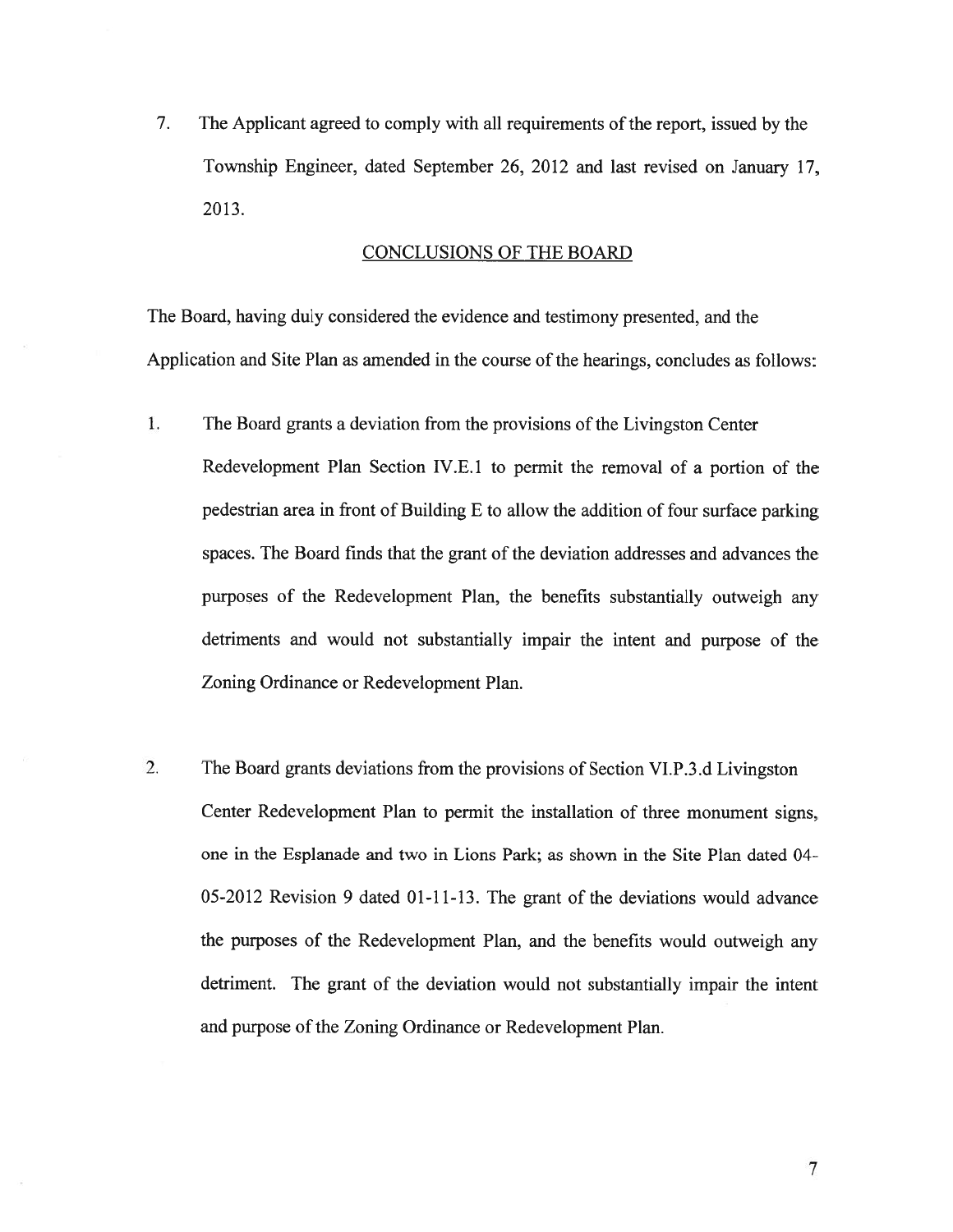- 3. The changes to the Comprehensive Mixed Use Sign and Awning Package Replacing Section VI.P.3 of the Redevelopment Plan, as last amended February 3. 2009, are hereby granted by adoption of <sup>a</sup> further amendment of this date attached hereto as Exhibit A and hereby incorporated herein.
- 4. Preliminary and Final Approval of the Site Plan as amended in the course of the hearings is hereby granted.
- 5. This approval is subject to the following conditions agreed to by the Applicant:

A: The Applicant shall apply for an applicable tree removal permit as to any trees which it seeks to remove in order to implement the approvals set forth herein or in the Resolution of the Board decided on May10, 2012 and memorialized on May 15, 2012. All replacement trees shall be planted on the Site.

B: New crosswalks at the intersection of the Esplanade and Town Center Way shall be of the same brick as presently in the area in which the new parking spaces will be installed, or of stamped brick-look asphalt, with marginal material of <sup>a</sup> different color; all as approved by the Township Engineer.

C: The Applicant shall install bollards between the parking spaces to be added and Building E. The size and location of the bollards shall be as approved by the Township Engineer.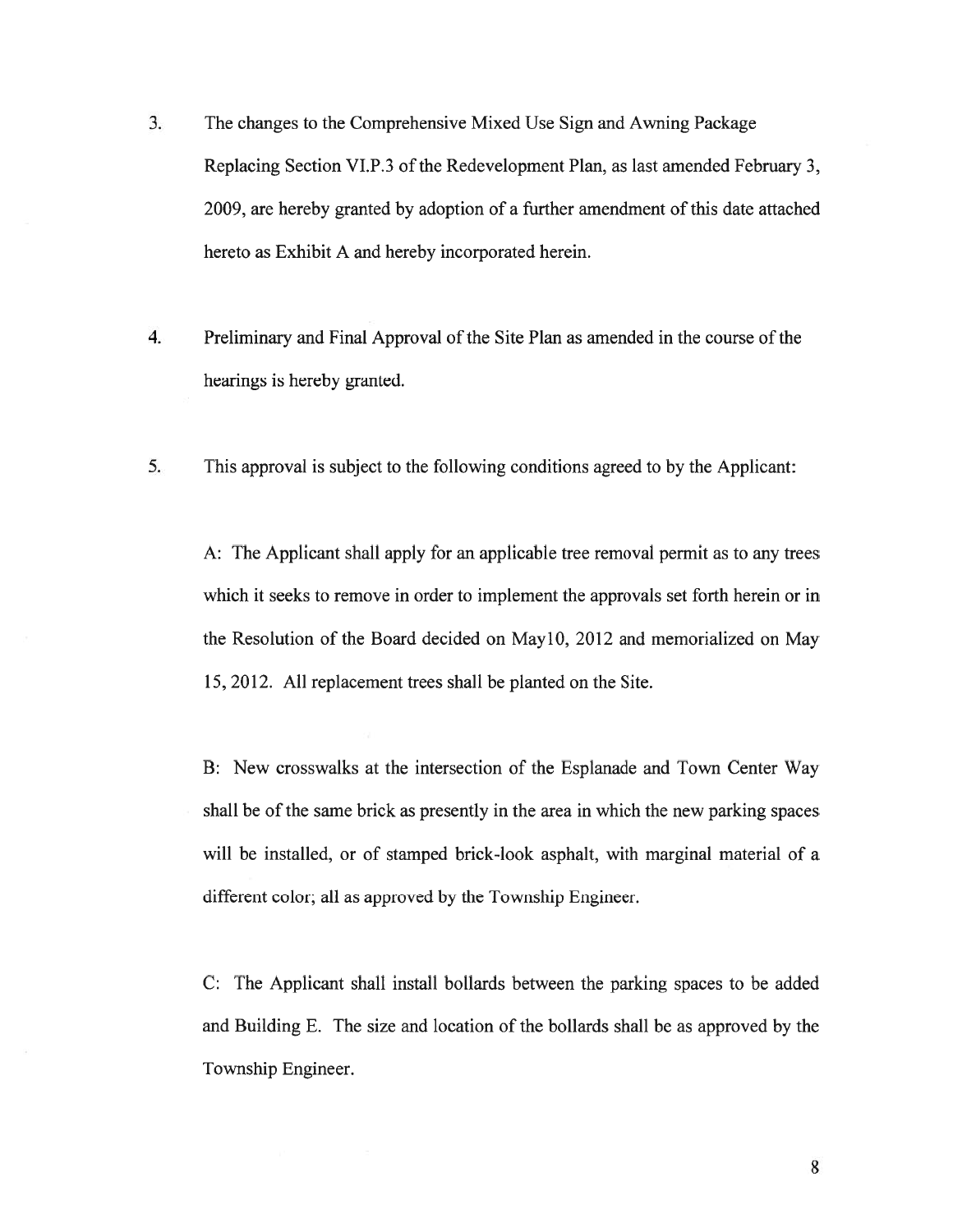D. All provisions of prior Resolutions adopted by the Board in respec<sup>t</sup> of the Livingston Town Center shall remain in full force and effect excep<sup>t</sup> as expressly modified or superseded by this Resolution.

NOW THEREFORE, for the reasons set forth herein and as stated on the record by the Members of the Planning Board of the Township of Livingston, it is resolved that Preliminary and Final Site Plan approval with deviations from the provisions of the Livingston Center Redevelopment Plan be, and are hereby, granted and approved, subject to the terms and conditions as set forth herein.

This Resolution is <sup>a</sup> memorialization of the decision of the Livingston Planning Board made on January 22, 2013 wherein Board Members Klein, Dinar, Kalishman, Kimmel, Anthony, Meade, Ratner and Leopold voted in accordance with the terms and conditions set forth herein; the remaining Members having been absent from said hearing or not being eligible to vote.

Peter M. Klein, Chairman

I hereby certify this to be <sup>a</sup> true and accurate copy of the Resolution adopted by the Planning Board of the Township of Livingston on February 12, 2013, memorializing the decision of the Planning Board made on January 22, 2013.

Scommotil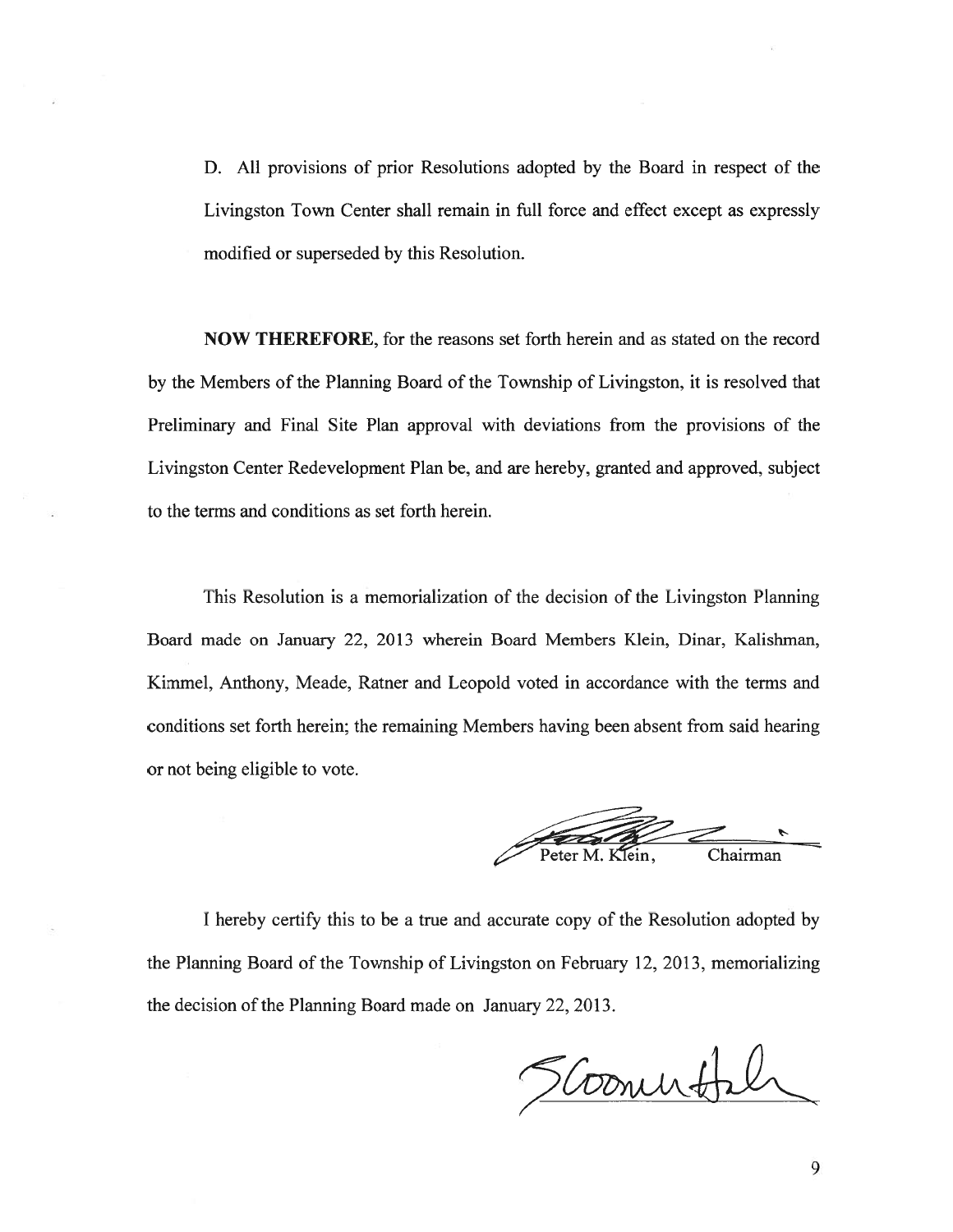# EXHIBIT A

# SCHEDULE B

# Comprehensive Mixed Use Sign and Awning Package Replacing Section VI.P.3 of the Redevelopment Plan As amended January 22, 2013

- 3. Mixed Use District
	- a. All dwellings shall clearly display the street address number on the primary building. Section  $16-89(a)(2)(i)$  of the Livingston Land Use Ordinance shall not be applicable.
	- b. Awnings, signs (other than traffic and parking control signs) and umbrellas shall be allowed only as provided in sub-paragraphs "c" through "m" below, subject always to the provisions of the matrix attached hereto.
	- c. Not later than September 15, 2003 the Redevelopers shall submit for Planning Board approva<sup>l</sup> <sup>a</sup> palette of 20 colors which will be the only colors used for signage or for awning fabrics unless expressly otherwise permitted below. Use of matching colors or combinations thereof by adjacent tenants may be discouraged.
	- d. Blade Signs: (1) Blade signs shall be required for each ground floor retail or commercial tenant and shall be situated near one public entrance at each sidewalk frontage of such <sup>a</sup> tenant. Allowable materials for blade signs are: (1) painted or stained and/or carved wood; (2) painted metal; (3) brushed finish aluminum, stainless steel, brass or bronze. Colors shall be selected from the palette of 20. Blade signs may be illuminated by miniature goosenec<sup>k</sup> fixtures or by <sup>a</sup> hidden light source integrated into the suppor<sup>t</sup> brackets. Blade sign suppor<sup>t</sup> brackets may vary in design. Each blade sign shall not exceed 2.5 <sup>x</sup> 2.0 feet, but different shapes may be utilized within those dimensions. Blade signs shall be <sup>p</sup>laced under or between awnings, with the lowest portion of the sign 8.0 feet above the sidewalk, with its highest point no higher than the top point of the awning. Each second floor retail use and restaurant with <sup>a</sup> ground floor entrance may have <sup>a</sup> blade sign on its primary ground level entrance frontage. Such signs shall be mounted at the same height as blade signs for ground floor tenants.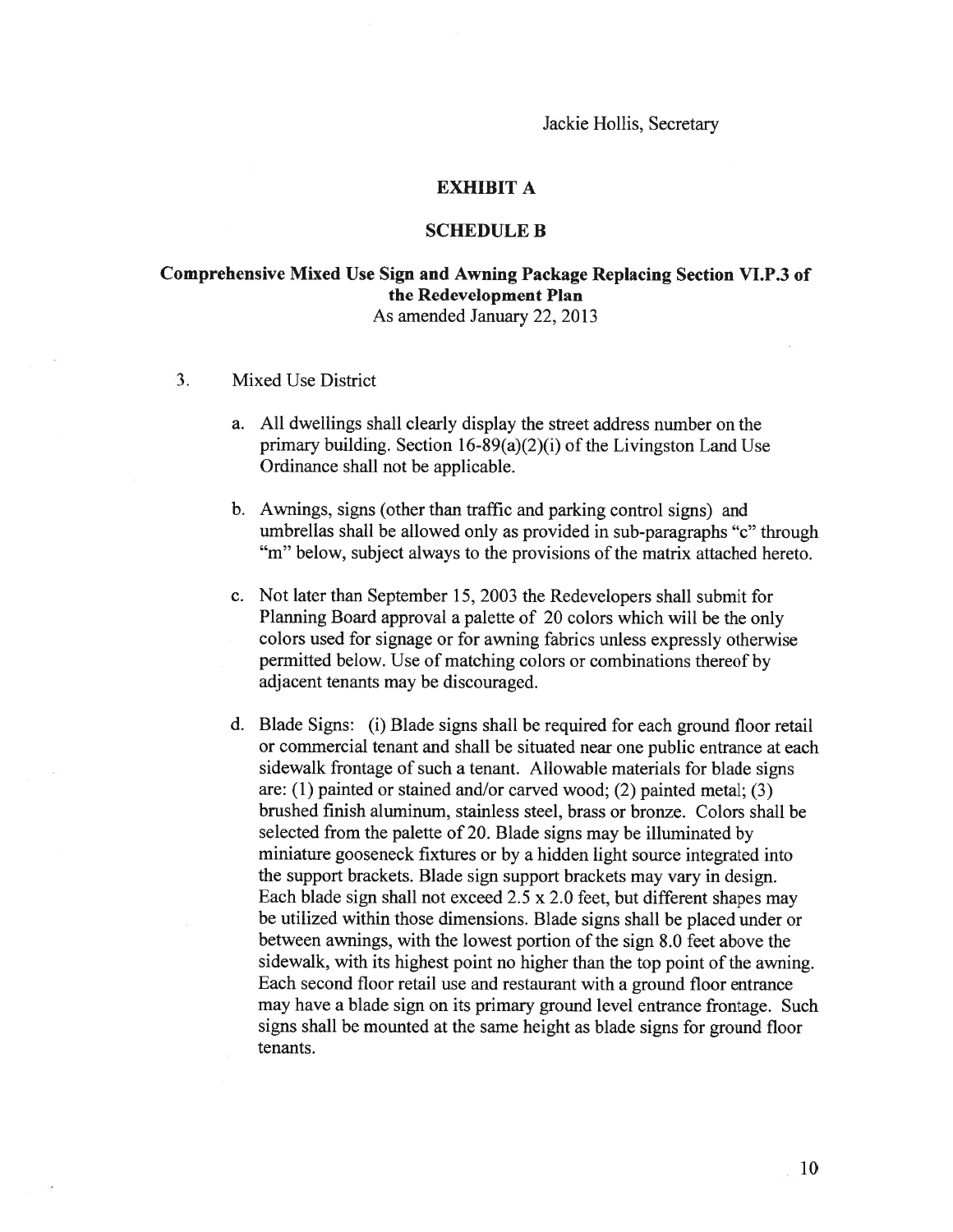(ii) One double-sided blade sign, identifying up to two tenants in the Mixed Use District, with lettering indicating "enter" or similar language with an arrow pointing from North Livingston Avenue into Carillon Circle, with exterior fluorescent lighting and with the lowest portion of such sign 8.0 feet above the sidewalk and with <sup>a</sup> sign height of not more than  $6.0$  feet plus a decorative top of not more than 22 inches that identifies Livingston Town Center, and a width of not more than 3.0 feet, and depth of not more than 1.0 foot (including fluorescent light fixtures), may be mounted on the North Livingston Avenue façade of Building D adjacent to the intersection with Carillon Circle provided that such sign does not extend more than 4.0 feet from the building façade.

(iii) One double sided blade sign, with exterior fluorescent lighting and identifying up to two restaurants located in Building B, with <sup>a</sup> height of not more than 6.0 feet, width of not more than 3.0 feet and projecting not more than 4.0 feet from the building, may be mounted on the mosteasterly pilaster of the East Mt. Pleasant Avenue façade of Building B closest to the right of way line and at <sup>a</sup> height above the ground floor tenant wall signs.

(iv) One double-sided blade sign, with exterior fluorescent lighting and identifying up to two restaurants located in Building C, with <sup>a</sup> height of not more than 6.0 feet, width of not more than 3.0 feet and projecting not more than 4.0 feet from the building, may be mounted on the mostsoutherly pilaster of the North Livingston Avenue façade of Building C closest to the right of way line and at <sup>a</sup> height above the ground floor tenant wall signs.

 $(v)$  -One double-sided blade sign, with exterior fluorescent lighting and identifying up to two retail tenants of the Mixed Use District, with a height of not more than 6.0 feet, width of not more than 3.0 feet and projecting not more than 4.0 feet from the building, may be mounted on the most southerly <sup>p</sup>ilaster on the North Livingston Avenue façade of Building <sup>D</sup> closest to the right of way line. The lowest portion of such sign shall be not less than 8.0 feet above the sidewalk or pedestrian walkway.

 $(vi)$  No sign permitted under (iii), (iv) or (v) above shall be mounted so as to in any way obstruct the view of any tenant wall sign.

e. Directory Signs: Three free standing directory signs showing the Livingston Town Center logo, listing tenants and including directional arrows and <sup>a</sup> graphic "key" map shall be provided. No advertising shall be permitted on such signs. The signs shall be at the locations shown on the approved Site Plan. The sign face and primary structure of each such sign shall not exceed 4.0 feet in width by 7.0 feet in height. Each may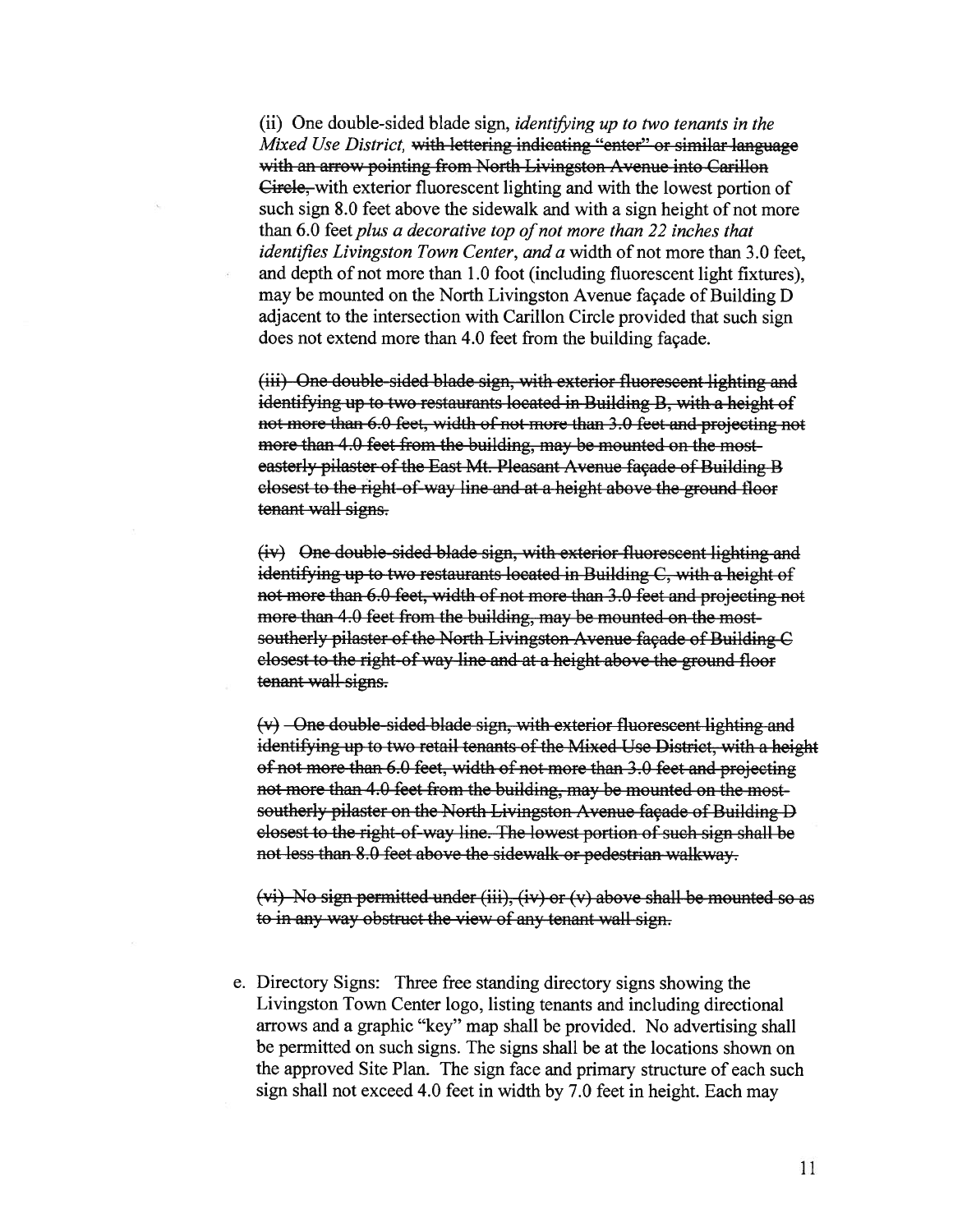have <sup>a</sup> base not more than 18.0 inches in height with not to exceed 1.0 foot of horizontal projection in any direction. The signs shall be of <sup>a</sup> decorative style and materials that match the style and materials of the buildings and street furniture. One wall-mounted directory sign for second floor tenants shall be located on the ground floor near the elevator serving Buildings <sup>B</sup>  $\&$  C. It shall be of the same design but without the base. All directory signs may be internally or externally illuminated.

- f. Vehicular and Pedestrian Directory signage: Pole mounted, and wall or ceiling mounted directional signs shall be provided for pedestrian and vehicular traffic. Pole mounted signs shall project horizontally from their poles and have <sup>a</sup> height of 9.0 inches and <sup>a</sup> horizontal length of 2.0 feet 6.0 inches. Wall mounted blade directional signs shall have the same dimensions. Ceiling mounted directional signs shall be provided at the entry and exit portals of the parking structure and within the structure, shall have <sup>a</sup> height of 9.0 inches, <sup>a</sup> horizontal length of 3.0 feet, and shall be <sup>p</sup>laced so that the lowest portion of the sign is no less than 8.0 feet 6.0 inches from the driveway surface. One wall sign, not to exceed 2.0 feet <sup>6</sup> inches in height and 14.0 feet in width, to identify the Pedestrian Way to the parking structure, shall be mounted on the exterior of Building E, directly above the entrance to that Pedestrian Way.
- g. Monument signs: (i) Two One small monument signs are permitted. One-shall be located off East Mt. Pleasant Avenue in the center grassy area of the Esplanade, and the other near the intersection of Livingston Avenue and Mt. Pleasant Avenue in the center grassy area of the pedestrian way through Lions Park as shown on the Preliminary Subdivision Plat, Drawing No. 20.02 revised through 1-3-07. The second sign shall include an arrow indicating direction to the vehicle entrance at Carillon Circle. The sign face and primary structure of eaeh such sign may be up to 4.0 feet in width. The height, including base, shall not exceed 3.0 feet. Decorative horizontal projections of the base may extend the width as much as 2.0 feet. The dominant materials shall be natural stone, or masonry, and the sign design shall be consistent with the architecture and street furniture. The signs- shall be externally illuminated or by lighting behind non-illuminated lettering.

(ii) One double sided monument sign, identifying retail tenants and restaurants, shall be permitted eastward of Building A. That sign shall be at <sup>a</sup> right angle to East Mt. Pleasant Avenue, with its base 7.0 feet from the easterly façade of Building A and not less than 3 feet and 3 inches from the easterly boundary of the Redevelopment Area. The height, including base, shall not exceed 8.5 feet. The sign face and primary structure may be up to 4.0 feet in width. Decorative horizontal projections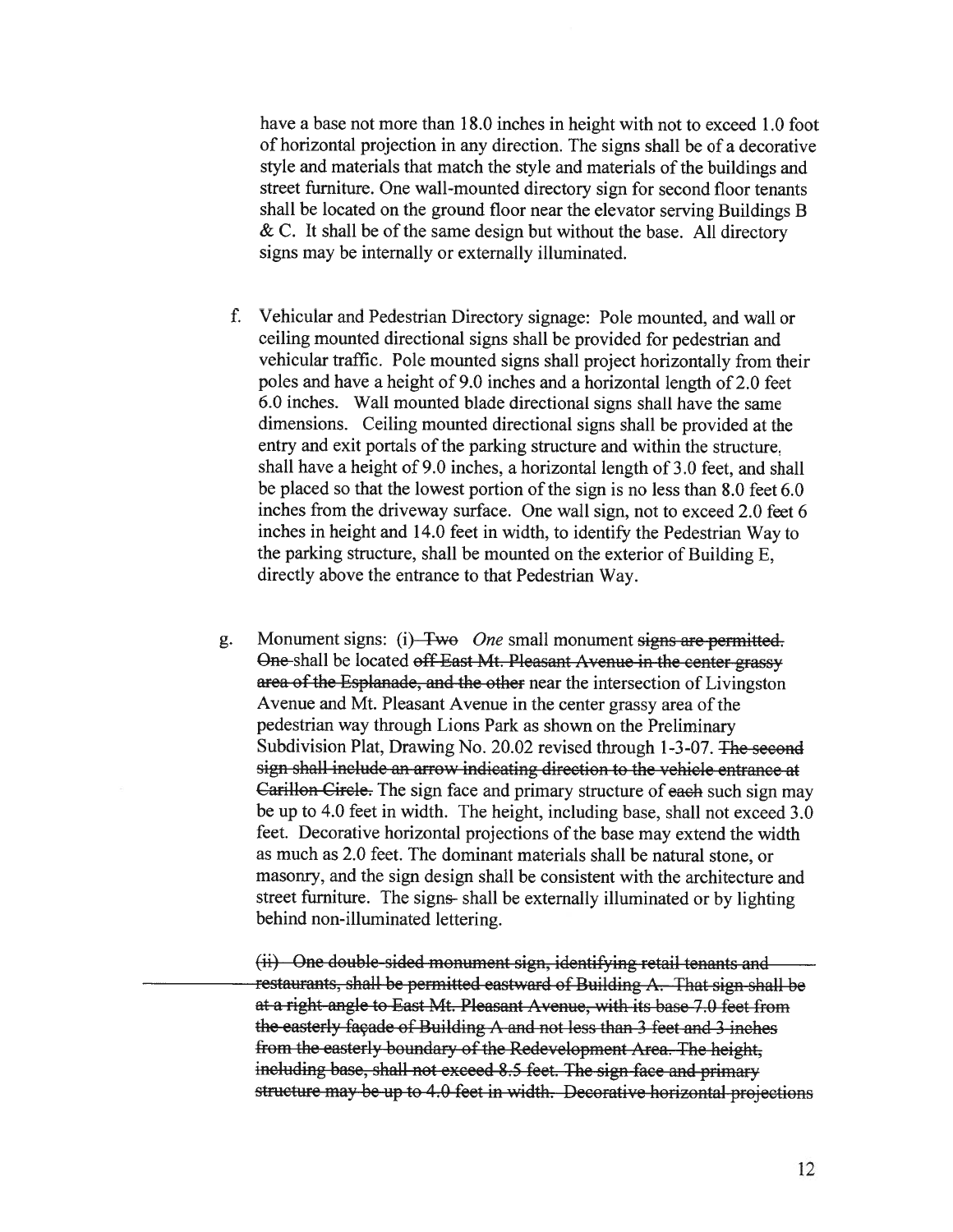of the base may extend the width as much as 2.0 feet; however, the sign, including base, shall be no closer to the right-of-way line than 2.0 feet. The dominant materials shall be natural stone, or masonry, and the sign design shall be consistent with monument signs permitted under (i) above. The sign shall be externally illuminated or by lighting behind non illuminated lettering. External lighting sources shall be completely shielded so as not to be visible from the Street and so as to not spill light beyond the dimensions of the sign.

 $(ii)$  One double-sided monument sign, identifying up to 6 retail or restaurant tenants, shall be permitted in the divider island ofThe Esplanade at a right angle to and a distance of 14 feet from the East Mt. Pleasant Avenue curb. The height over-all, including a base of 2 feet, shall not exceed 6 feet and the length over-all shall not exceed 7 feet  $7&7/8$ inches. The area of tenant text shall not be higher than 2 feet 9 inches or longer than 5 feet 5 inches. The dominant materials shall by synthetic brick and synthetic stucco that match the adjacent building façade. The sign shall be externally lighted by shielded ground lights.

 $(iii)$  Two double-sided monuments signs, each identifying up to  $6$  retail or restaurant tenants may be located in Lions Park. One shall be at <sup>a</sup> right angle to East Mt. Pleasant Avenue and the other at <sup>a</sup> right angle to North Livingston Avenue. Each shall be installed 5 feet from the ROW line. The one on the East Mt. Pleasant Avenue frontage shall be 4 feet from the retaining wall, approximately 39 feet from Building B and approximately 30 feet from the eastern tip of the landscaped area. The other shall be 5 feet from the North Livingston Avenue ROW line, approximately 3 feet from the retaining wall, 46 feet from the facade of Building  $C$  and 32 feet from the northern tip of that landscaped area. For each sign, the height over-all shall not exceed <sup>4</sup> feet <sup>6</sup> inches, the length over-all shall not exceed 7 feet  $7&7/8$  inches, and the area of text shall not be higher than 2 feet 9 inches or longer than 5 feet 5 inches. The dominant materials shall be synthetic brick and synthetic stucco that match the adjacent building façade. The signs shall be externally lighted by shielded ground lights.

h. Wall signs: (i) Wall signs for ground floor tenants shall be permitted within <sup>a</sup> sign band located over required awnings. They shall be affixed to <sup>a</sup> sign rail (raceway) painted to match the façade. The sign rail shall be affixed to decorative wall brackets. The sign band shall not exceed 30.0 inches in height. Any sign or lettering within the sign band shall not exceed 24.0 inches in height. For <sup>a</sup> single bay tenant, the lettering or sign shall not exceed 90% of the width of the bay. For <sup>a</sup> multiple-bay tenant, the dominant lettering or sign shall not exceed 90% of the bay that it is within, while any additional wall sign or lettering for that tenant shall not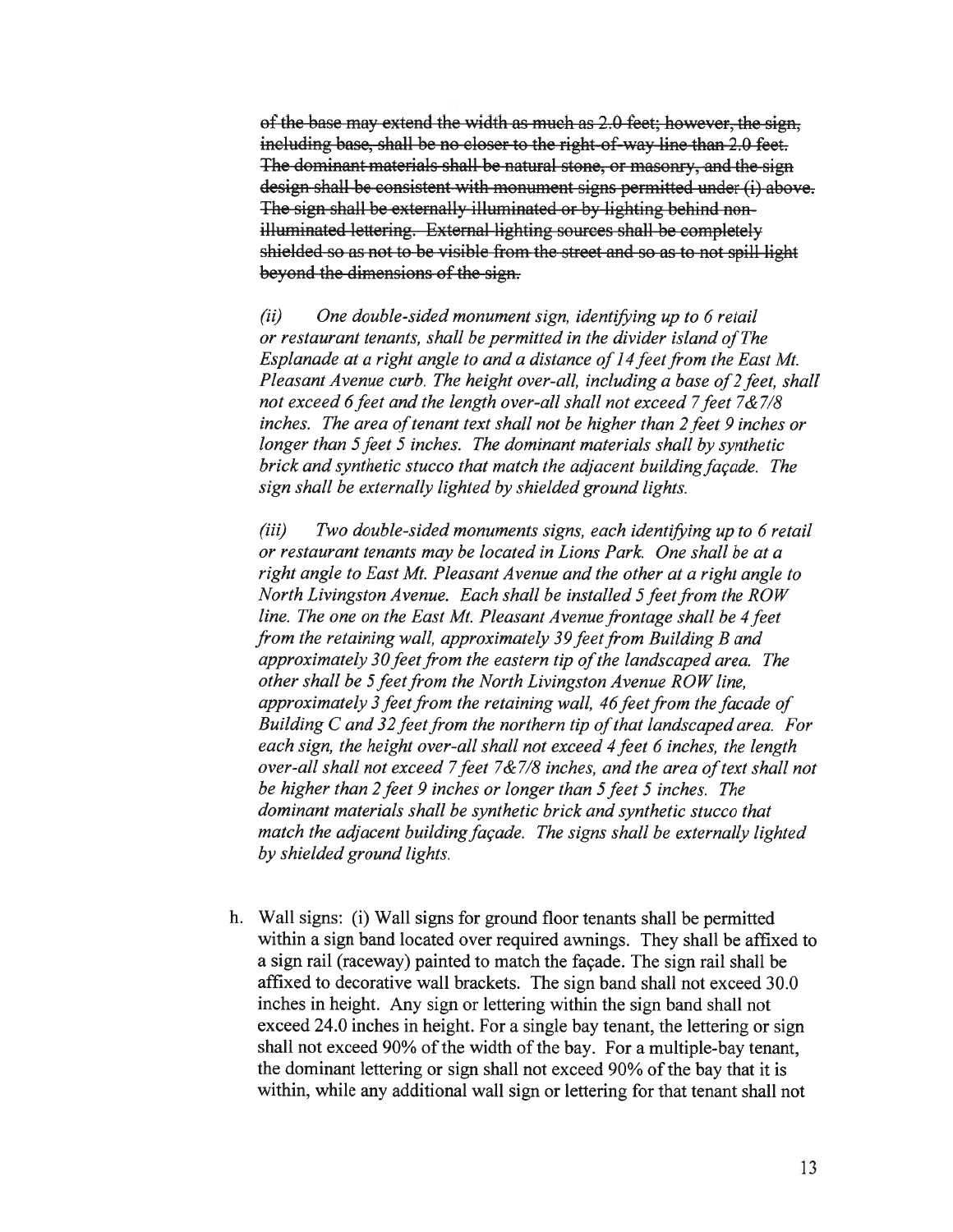exceed 60% of the width of the bay that it is within. In no case shall any wall sign or lettering exceed 27.0 feet in width. For purposes of this Section VI.P.3, <sup>a</sup> "bay" is the distance of void between any two of the following architectural features: pilaster, column or break. All wall signs shall be made of  $(1)$  painted, stained and/or carved wood;  $(2)$  painted metal; or (3) brushed finish aluminum, stainless steel, brass or bronze. Tenants shall be identified by name in lettering that shall be (1) gold colored letter forms carved into or applied to the surface of the sign; (2) single colored letter forms carved into or applied to the surface of the sign; or, (3) metallic solid-bodied letters, matte finish, with returns; or (4) painted metal letters with returns. All colors shall be from the palette approved by the Planning Board, excep<sup>t</sup> that proprietary signage colors of national tenants may be used for them. Signs may be lit by shielded downward gooseneck fixtures, up-lights or back-lights.

(ii) Wall signs for second floor tenants in Buildings B or C are permitted as follows: (1) Two vertical signs, each of which is to be located and centered on one of the two pilasters of the face of the second levels of the Buildings B and C knuckle facing Town Center Way. Each is to be used solely for one second floor restaurant tenant whose tenancy includes second floor terrace space in that building. These pilaster signs shall be on recessed wood-framed signage boxes 32 inches wide by 93 inches high and must contain <sup>a</sup> gold color element: either the box frame, the lettering or the logo or graphic. These signs shall be lit from above by two gooseneck light fixtures. Each such restaurant tenant also may have, and each first floor restaurant tenant may have, one horizontal wall sign mounted in the white band beneath the second floor restaurant's balcony. The second floor tenant's sign shall meet the standards applicable to <sup>a</sup> sign located in that band for <sup>a</sup> first floor restaurant tenant.

(2) Other second floor tenants in Buildings B or C on the East Mt. Pleasant Avenue or North Livingston Avenue frontages may each have, at <sup>a</sup> location on such frontage approved by the Planning Board, one placard wall sign on that frontage; provided that the total number of such signs shall not exceed 4 facing North Livingston Avenue, 4 facing Town Center Way, and 3 facing East Mt. Pleasant Avenue. Such signs shall each be similar in size to but not larger than the second story windows, shall be constructed of finished aluminum and shall be of one uniform color chosen from the approved color palette. Lettering shall be not be more than 8 inches in height for those signs facing Town Center Way and not more than 10 inches in height for those facing North Livingston Avenue or East Mt. Pleasant Avenue. Lighting will be of the gooseneck spotlight type only.

(iii) No window or awning signs shall be permitted on second floors.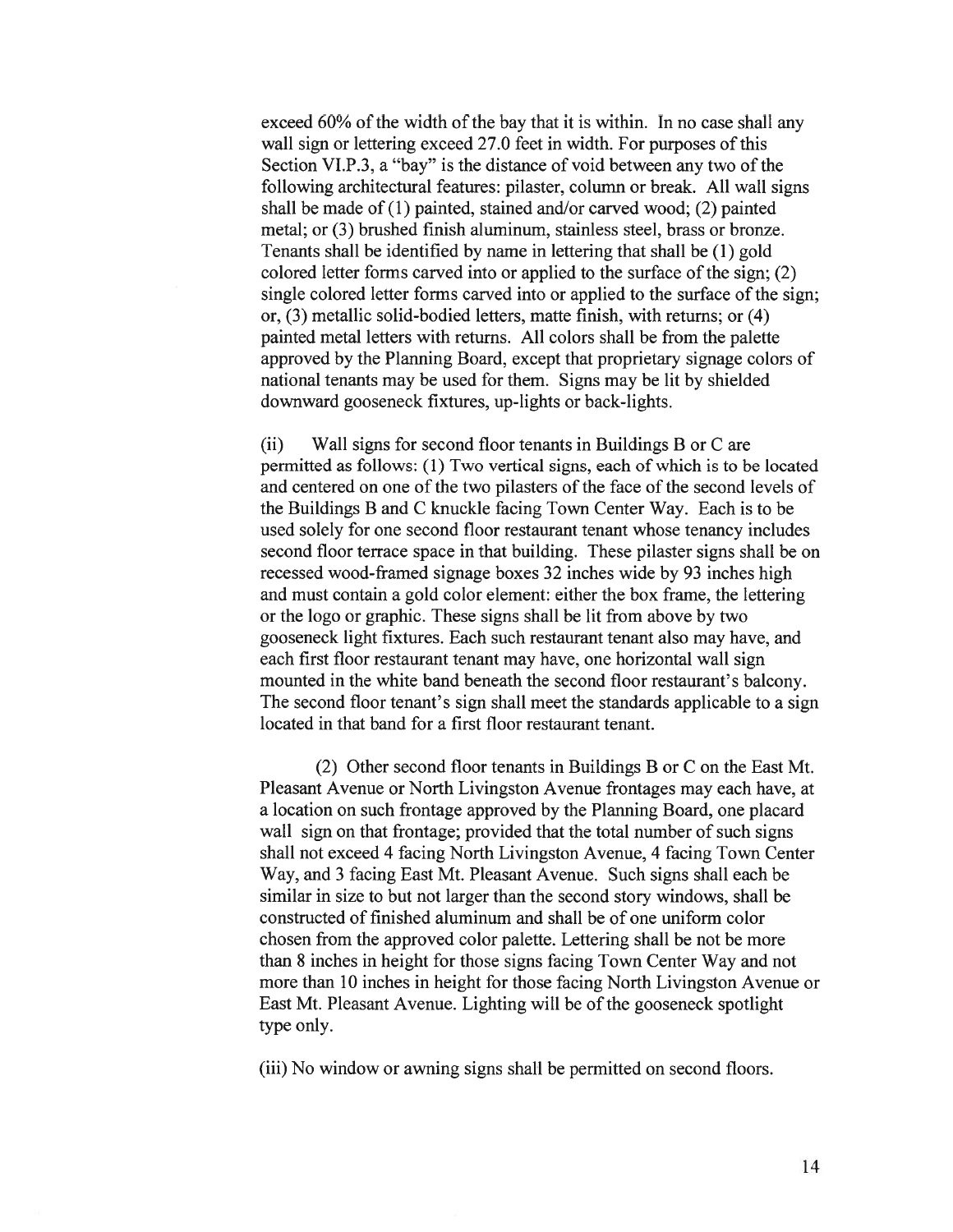- i. Clock tower: An internally illuminated clock face shall be located on each of the four sides of the clock tower. The clocks shall be calibrated, controlled and maintained so as to ensure that the clocks always show the correct time. Wall signs identifying the development may be mounted on the three sides of the clock tower that do not face Building E after approval of their design and illumination by the Planning Board.
- j. Window signs: Window signs directly on the inside surface of groun<sup>d</sup> floor storefront window glass shall be permitted to display (1) that tenant's name and/or logo in white or gold, or (2) that tenant's information in white lettering. Such signs may appear in no more than the greater of one (1) window per tenant frontage or 50% of that tenant's total windows. The dimensions of such signs shall not exceed the maximums set out in the matrix. All other signs placed on windows, and internally illuminated window signs, are prohibited
- k. Restaurant Menu. Ground floor restaurants may have one menu holder sign case, not exceeding 2.0 square feet, mounted on the door, or the adjacent wall, of their primary public entrance. A second floor restaurant may have such <sup>a</sup> menu holder sign wall-mounted on the ground floor near the elevator serving Buildings B & C. Alternatively, second floor restaurants may share <sup>a</sup> sidewalk-mounted pedestal menu stand located adjacent to the exterior stairway in the passageway between Buildings B and C. The dimensions of such shared menu stand shall not exceed 4.0 square feet and the top of the sign shall not be more than 42 inches above the sidewalk.
- 1. Awnings. Awnings are required elements of the ground floor retail and commercial frontages. All facades shall have awnings on each ground floor window excep<sup>t</sup> for arched windows. Each awning shall cover one window or bay. Such awnings shall extend 5.0 feet from the building façade at <sup>a</sup> uniform 30 degree angle. Awning brackets shall be either ornamental metal or painted metal in tones compatible with the awning color. All awnings shall be non-retractable and side panels are prohibited. Awning materials shall be opaque canvas or <sup>a</sup> canvas look-a-like in matte finish. Awning colors shall be consistent across an individual tenant's space and shall be from the palette of colors approved by the Planning Board. Awnings may be <sup>a</sup> single color or may be striped. No patterns other than stripes shall be permitted. Not to exceed 50% of all awnings may utilize <sup>a</sup> no greater than 3.0 foot <sup>x</sup> 3.0 foot area in the center of the awning for <sup>a</sup> tenant name or logo. Every awning shall have <sup>a</sup> valance. All valances shall be of the same height, which shall not exceed 8.0 inches or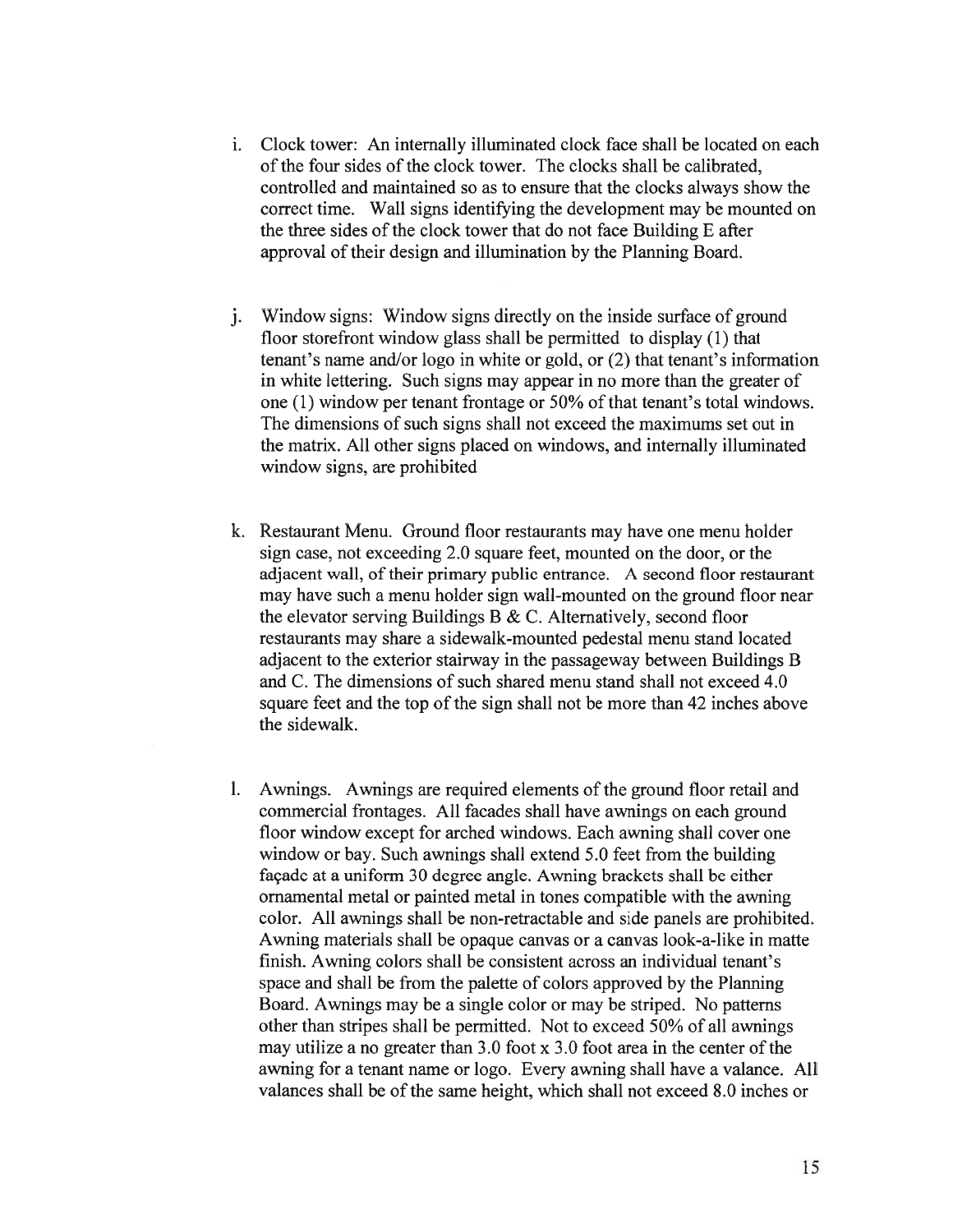be less than 6.0 inches. Tenant names or logos may appear on not more than 50% of the valances on that tenant's facade. Helvetica or proprietary type-faces may be used. Letters or logos on valances may not exceed 4.0 inches in height. Second floor retail or commercial tenants may have non-retractable awnings which meet the fabric, color, bracket and valance signage requirements for ground floor awnings. Such awnings shall extend 3.0 feet from the building façade at <sup>a</sup> 30 degree angle. Each shall be mounted within the brick frame of <sup>a</sup> single window. A second floor tenant electing to have awnings must have awnings for all of its windows, and all of that tenant's awnings must be of identical size and shape. Side panels are not permitted. Valances shall have <sup>a</sup> height of 6.0 inches.

- m. Café umbrellas. Café umbrellas are allowed for outdoor table seating, including terrace seating. They shall be opaque canvas or look-a-like fabric, in marketplace style, of solid colors and with no signage or symbols of any kind.
- n. The Matrix which accompanies the Comprehensive Mixed Use Sign and Awning Package approved on July 15, 2002 is hereby amended by adding an "Option 6", under "Wall Sign", which refers to 3.h.(ii) above and notes that such Option is available only to second floor tenants of Buildings B  $\&$ C.
- o. Public Garage Awning. One awning covering both the entry and exit bays of the public garage in Building E is permitted. Such awning shall be consistent with the design requirements set forth in "1" above, excep<sup>t</sup> that side panels, text and logos may be provided as approved by the Planning Board. Wall-mounted down lighting of the awning may be provided as approved by the Planning Board.
- p. Rollable Signs. Not more than 10 free-standing double-sided nonilluminated rollable spring sidewalk display signs, on wheeled bases that facilitate relocation of the signs, are permitted. The purposes of such signs are solely to call attention to retail tenants (including restaurants) or to announce special events. Such signs may be displayed only on the sidewalks of Town Center Way or within the breezeway between Buildings B and C and under the second floor connector between those buildings; provided however that within the 48 hour period before <sup>a</sup> public service or non-commercial event one of the signs, modified to announce the event, may be displayed within Lions Park. The rollable display signs shall be within heavy-duty aluminum frames measure not more than 36 inches wide by 48 inches high and have an over-all height, including the